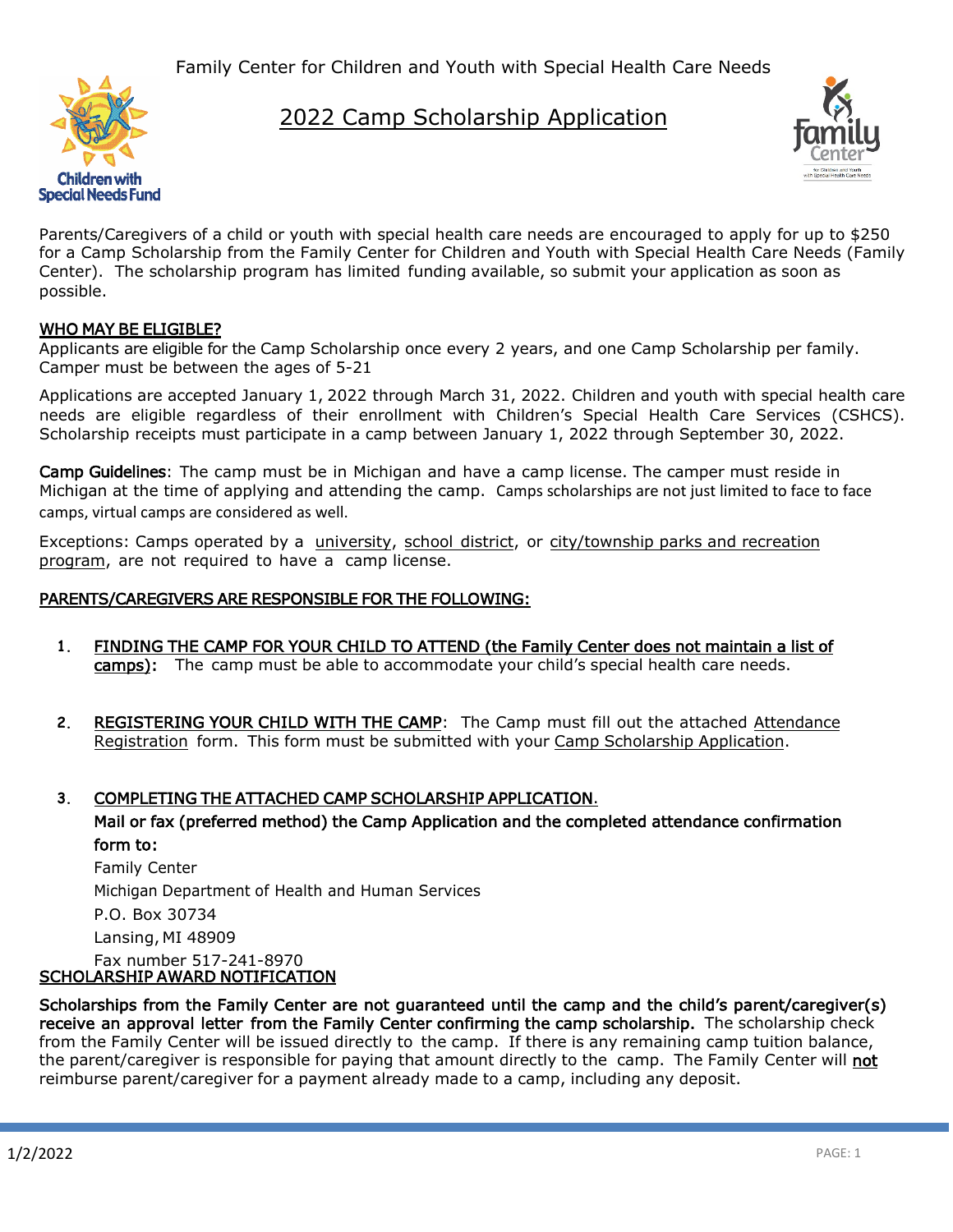## 2022 Camp Scholarship Application

## Any questions can be answered by calling the Family Phone Line at 800-359-3722 APPLICATION FORM AND INFORMATION

(Applicants are eligible for the Camp Scholarship once every 2 years.)

|                                                                                   | Scholarship Amount Requested (up to \$250.00) \$ |                |
|-----------------------------------------------------------------------------------|--------------------------------------------------|----------------|
|                                                                                   |                                                  | CSHCS/Medicaid |
|                                                                                   |                                                  |                |
|                                                                                   |                                                  |                |
|                                                                                   |                                                  |                |
|                                                                                   |                                                  |                |
| Name of the Camp Your Child Would Like to Attend ________________________________ |                                                  |                |

### REQUIRED CAMP INFORMATION

- Parents/Caregivers are responsible for registering their child with the camp.
- Camp Attendance Registration form must be submitted with this application.
- Camps must be licensed and located in Michigan.

#### APPLICATION CHECKLIST

Complete the 2022 Camp Scholarship Application

Include with this application a completed Attendance Registration form with this application.

#### MAIL OR FAX (preferred method) THIS APPLICATION AND ATTENDANCE CONFIRMATION FORM TO:

Family Center Michigan Department of Health and Human Services P.O. Box 30734 Lansing, MI 48909 Fax number 517-241-8970

### PARENT/CAREGIVERS SIGNATURE (REQUIRED)

Date

 $\Gamma$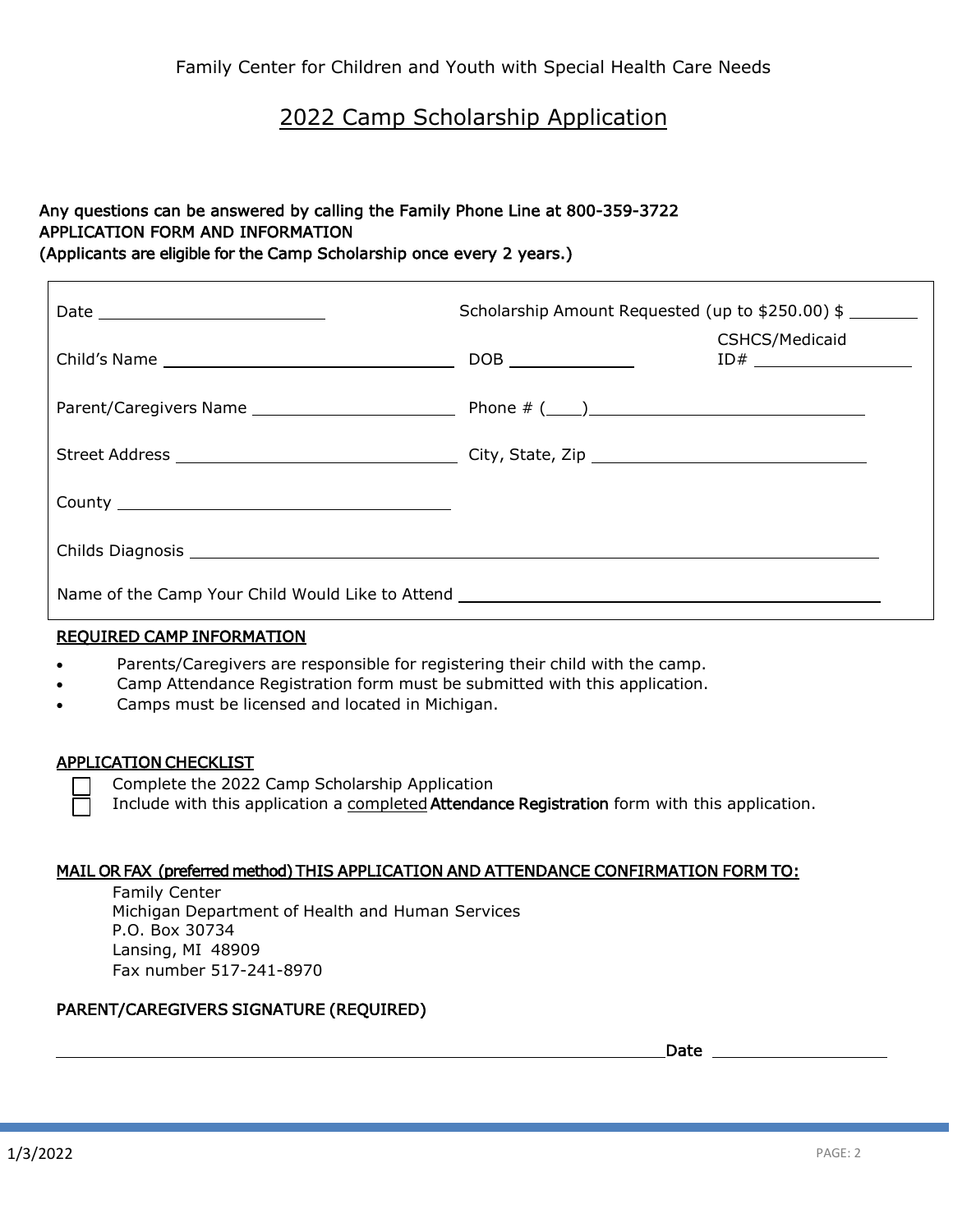# Attendance Registration

The Camp Director or Registrar must complete this form.

### CAMPER REGISTRATION INFORMATION \*\*PLEASE MAKE SURE THIS FORM IS SENT IN WITH THE APPLICATION\*\*

| Camper's Name                                                  |                                                                                                                                                                                                                                      |  |
|----------------------------------------------------------------|--------------------------------------------------------------------------------------------------------------------------------------------------------------------------------------------------------------------------------------|--|
| $\overline{Date}$                                              | from https://www.mail.com/https://www.mail.com/https://www.mail.com/https://www.mail.com/https://www.mail.com/<br>Date https://www.mail.com/https://www.mail.com/https://www.mail.com/https://www.mail.com/https://www.mail.com/<br> |  |
|                                                                | The family has paid \$______________toward that cost and the amount due is________________.<br>Amount<br>Amount                                                                                                                      |  |
| <b>CAMP INFORMATION</b>                                        |                                                                                                                                                                                                                                      |  |
| Camp Name -<br>(Official camp name that<br>should go on check) | <u> 1999 - Johann John Stoff, deutscher Stoffen und der Stoffen und der Stoffen und der Stoffen und der Stoffen un</u>                                                                                                               |  |
| <b>Camp Address</b><br>(Where check is to be<br>mailed)        |                                                                                                                                                                                                                                      |  |
| City, State, Zip Code                                          |                                                                                                                                                                                                                                      |  |
|                                                                |                                                                                                                                                                                                                                      |  |
| Camp License Number                                            | <u> 1989 - Johann Stoff, amerikansk politiker (d. 1989)</u>                                                                                                                                                                          |  |
| <b>Contact Name</b>                                            |                                                                                                                                                                                                                                      |  |
| <b>Contact Phone Number</b>                                    | <u> 1989 - John Stein, amerikansk politiker (* 1989)</u>                                                                                                                                                                             |  |

I understand a scholarship is not guaranteed until the camp and the child's parent/caregiver(s) receive an approval letter from the Family Center. The letter will indicate the amount of the scholarship and will not exceed \$250.00. The parent/caregiver of the camper is responsible for paying any remaining balance. I understand a check will be issued directly to the camp to pay for the scholarship.

### I certify that the above information is true to the best of my knowledge.

#### SIGNATURE OF CAMP DIRECTOR/REGISTRAR (REQUIRED)

Date and the contract of the contract of the contract of the contract of the contract of the contract of the contract of the contract of the contract of the contract of the contract of the contract of the contract of the c

For questions about this form, please contact the Family Center at 517-241-7630 or via email at cshcsfc@michigan.gov.

Г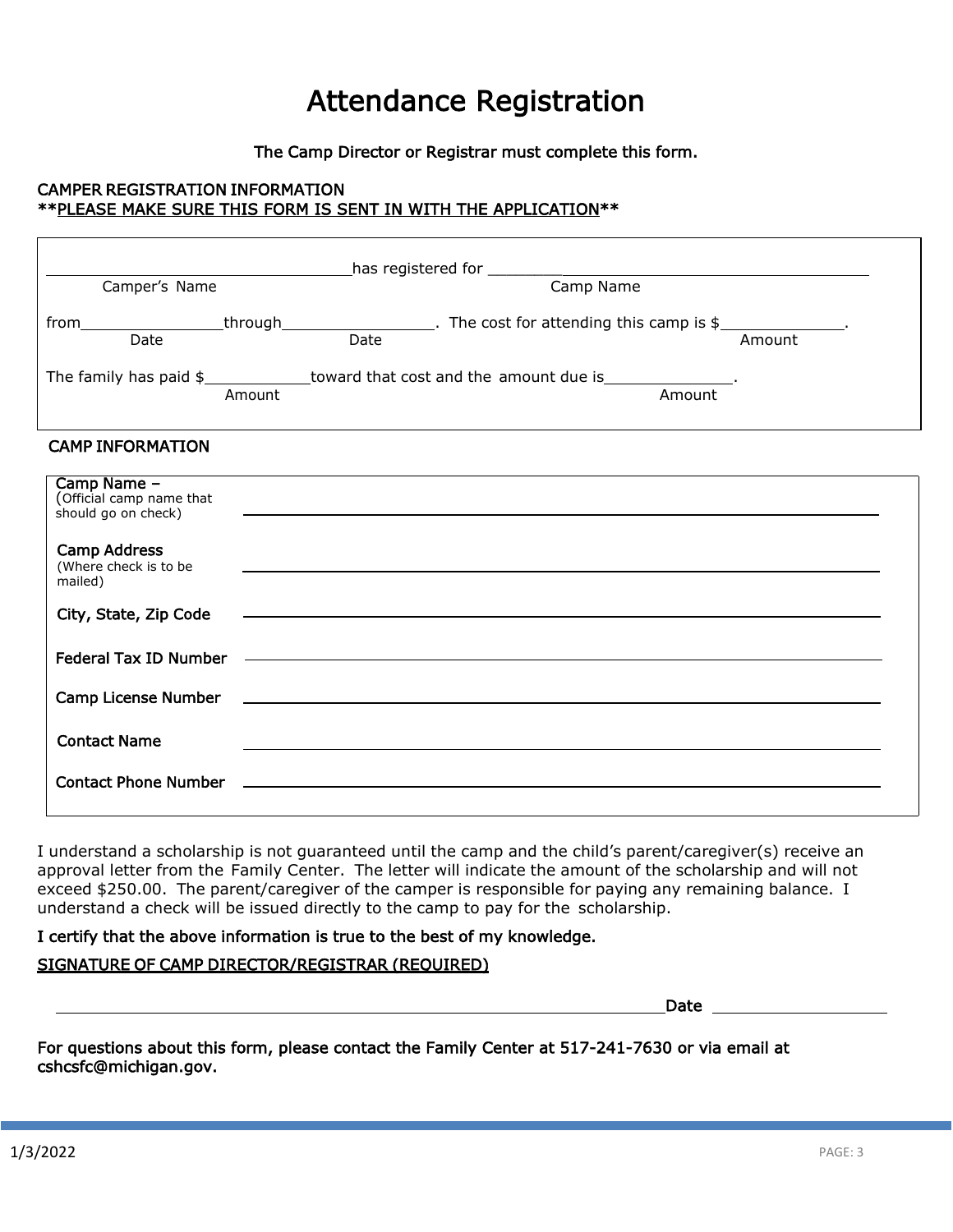#### Michigan Department of Health and Human Services (MDHHS)

Please note if needed, free language assistance services are available. Call 800-359-3722 (TTY users call 711).

| Spanish           | ATENCIÓN: si habla español, tiene a su disposición servicios gratuitos de asistencia<br>lingüística. Llame al 800-359-3722 (TTY: 711). |
|-------------------|----------------------------------------------------------------------------------------------------------------------------------------|
| Arabic            | ملحوظة: إذا كنت تتحدث اذكر اللغة، فإن خدمات المساعدة اللغوية تتوافر لك بالمجان. اتصل برقم 3722-359-800 (رقم هاتف                       |
|                   | الصم والبكم:-711:TTY).                                                                                                                 |
| Chinese           | 注意:如果您使用繁體中文,您可以免費獲得語言援助服務。請致電 800-359-3722 (                                                                                          |
|                   | TTY:711                                                                                                                                |
| Syriac (Assyrian) | رەنە .كېمنىڭ مىققى مەنبەتە مەنبەتلەرغانلىق مەنبەت ئىگە ئەمتەنمەت تەققىلىم ئەسلەپ بەرغان بىر : مەنبەت                                   |
|                   | جَل حِنتَه (TTY:711) 800-359-3722                                                                                                      |
| Vietnamese        | CHÚ Ý: Nếu bạn nói Tiếng Việt, có các dịch vụ hỗ trợ ngôn ngữ miễn phí dành cho                                                        |
|                   | bạn. Gọi số 800-359-3722 (TTY:711).                                                                                                    |
| Albanian          | KUJDES: Nëse flitni shqip, për ju ka në dispozicion shërbime të asistencës                                                             |
|                   | gjuhësore, pa pagesë. Telefononi në 800-359-3722 (TTY:711).                                                                            |
| Korean            | 주의: 한국어를 사용하시는 경우, 언어 지원 서비스를 무료로 이용하실 수 있습니다. 800-                                                                                    |
|                   | 359-3722 (TTY:711)번으로 전화해 주십시오.                                                                                                        |
| Bengali           | লক্ষ্য করুনঃ যদি আপনি বাংলা, কথা বলতে পারেন, তাহলে নিঃখরচায় ভাষা সহায়তা পরিষেবা                                                      |
|                   | উপলব্ধ আছে। ফোন কৰুন ১-800-359-3722 (TTY ১-711)                                                                                        |
| Polish            | UWAGA: Jeżeli mówisz po polsku, możesz skorzystać z bezpłatnej pomocy                                                                  |
|                   | językowej. Zadzwoń pod numer 800-359-3722 (TTY:711).                                                                                   |
| German            | ACHTUNG: Wenn Sie Deutsch sprechen, stehen Ihnen kostenlos sprachliche                                                                 |
|                   | Hilfsdienstleistungen zur Verfügung. Rufnummer 800-359-3722 (TTY:711).                                                                 |
| Italian           | ATTENZIONE: In caso la lingua parlata sia l'italiano, sono disponibili servizi di                                                      |
|                   | assistenza linguistica gratuiti. Chiamare il numero 800-359-3722 (TTY:711).                                                            |
| Japanese          | 注意事項:日本語を話される場合、無料の言語支援をご利用いただけます。800-359-3722                                                                                         |
|                   | (TTY:711) まで、お電話にてご連絡ください                                                                                                              |
| Russian           | ВНИМАНИЕ: Если вы говорите на русском языке, то вам доступны бесплатные                                                                |
|                   | услуги перевода. Звоните 800-359-3722 (телетайп 711).                                                                                  |
| Serbo-Croatian    | OBAVJEŠTENJE: Ako govorite srpsko-hrvatski, usluge jezičke pomoći dostupne su                                                          |
|                   | vam besplatno. Nazovite 800-359-3722 (TTY Telefon za osobe sa oštećenim                                                                |
|                   | govorom ili sluhom 711).                                                                                                               |
| Tagalog           | PAUNAWA: Kung nagsasalita ka ng Tagalog, maaari kang gumamit ng mga                                                                    |
|                   | serbisyo ng tulong sa wika nang walang bayad. Tumawag sa 800-359-3722 (TTY:                                                            |
|                   | $711$ ).                                                                                                                               |